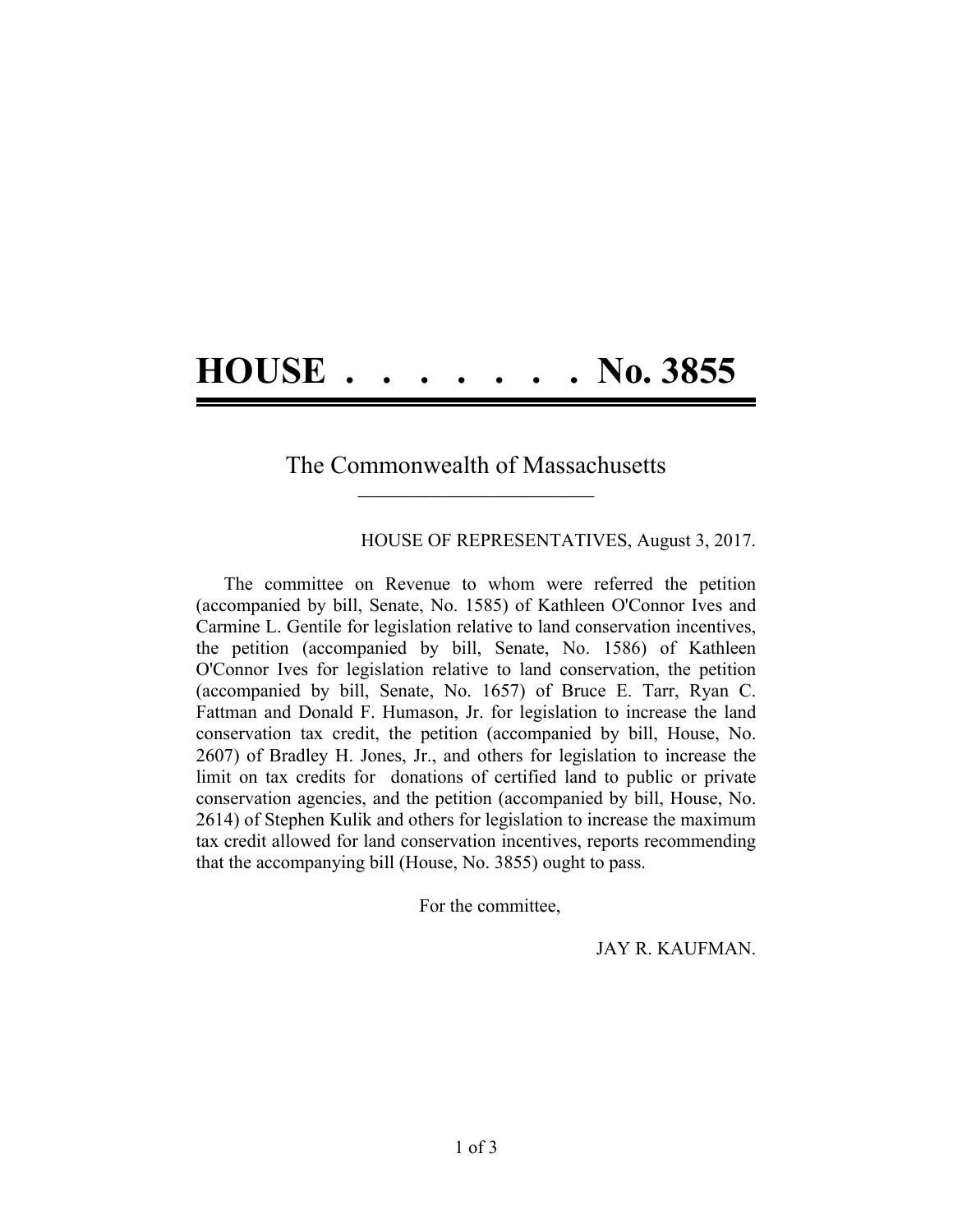## The Commonwealth of Massachusetts

**In the One Hundred and Ninetieth General Court (2017-2018) \_\_\_\_\_\_\_\_\_\_\_\_\_\_\_**

**\_\_\_\_\_\_\_\_\_\_\_\_\_\_\_**

An Act relative to land conservation incentives.

Be it enacted by the Senate and House of Representatives in General Court assembled, and by the authority *of the same, as follows:*

| 1  | SECTION 1. Subsection (p) of section 6 of chapter 62 of the General Laws, as appearing            |
|----|---------------------------------------------------------------------------------------------------|
| 2  | in the 2016 Official Edition, is hereby amended by adding, in line 760, after the words "as       |
| 3  | amended" the following words:-, or a nonprofit trust in realty organized for the purposes of land |
| 4  | conservation established pursuant to chapter 203.                                                 |
| 5  | SECTION 2. Said subsection (p) of said section 6 of said chapter 62, as so appearing, is          |
|    |                                                                                                   |
| 6  | hereby amended by striking out, in line 826, the figure "\$2,000,000" and inserting in place      |
| 7  | thereof the following figure:- \$3,000,000.                                                       |
|    |                                                                                                   |
| 8  | SECTION 3. Said subsection (p) of said section 6 of said chapter 62, as so appearing, is          |
| 9  | hereby amended by striking out, in line 826, the figure "\$3,000,000" and inserting in place      |
| 10 | thereof the following figure:- $$4,000,000$ .                                                     |